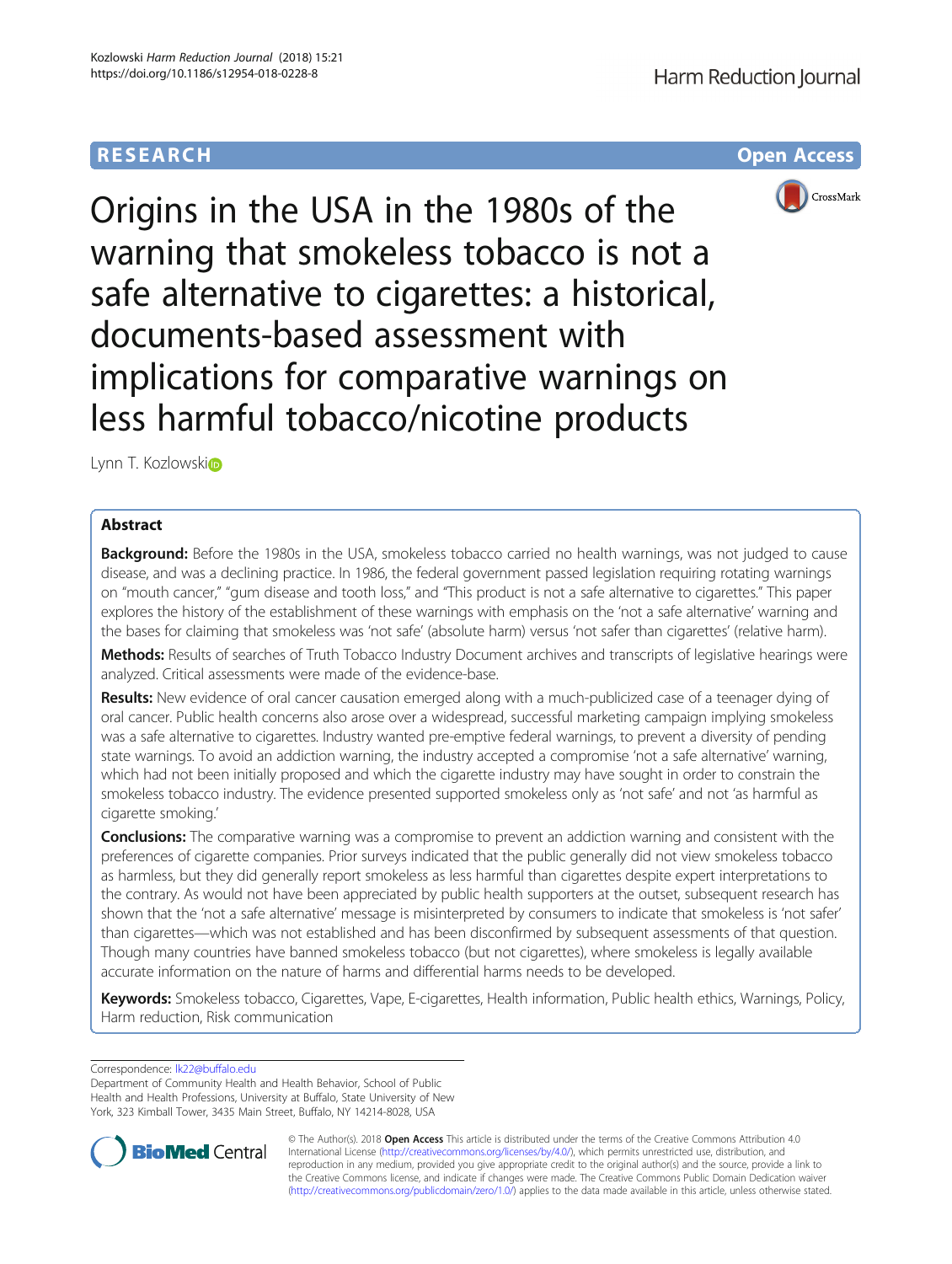### <span id="page-1-0"></span>Background

Before 1981 in the USA, smokeless tobacco (SLT) carried no health warnings, had not been officially determined to cause disease, and was an unpopular and declining practice [\[1](#page-6-0)]. The 1964 Surgeon-General Report [[2\]](#page-6-0) found "...no useful mortality statistics in those who chew, snuff, or "dip" tobacco" (p74). The 1979 Surgeon-General Report [[3](#page-7-0)] concluded: "Snuff and chewing tobacco have not been found to increase mortality (either overall or cause-specific) in the United States" (Chapter 1, p. 29). For oral cancer and leukoplakia, it concluded: "...there does seem to be an association between tobacco chewing and leukoplakia and oral cancer in Asia, but it is not clear that the same risk holds true in the United States due to a difference in the tobacco being chewed and to differences in the nutritional status and other characteristics of the population." (Chapter 13, pp. 41–42). SLT was advertised on radio and television; cigarettes had not been since 1971. There had been a warning and widespread publicity on the health risks of smoking since the late 1960s.

In 1985, the US Congress was strengthening the required warnings for cigarettes, and in 1986, the first warnings would be required on SLT [\[4](#page-7-0)]. These exact cigarette warnings have continued for the past three decades (see Table 1). For SLT, the only major change has been the addition of a warning about addiction (see Table 1 for the 1986 warnings). This historical analysis will look most closely at the creation of the warning, "This product is not a safe alternative to cigarettes," (NSAC) which was not among the initially proposed warnings and appeared as a compromise late in the process. Subsequently, a NSAC warning has been (a) among warnings recommended internationally by the World Health Organization [\[5](#page-7-0)], (b) the object of more recent research on consumer interpretation of the message [[6](#page-7-0), [7\]](#page-7-0), and (c) considered for potential use for other types of less harmful tobacco/nicotine products such as vaping [\[8\]](#page-7-0).

It has been argued that the NSAC message underinforms consumers by not also informing them accurately that smokeless is much less harmful than cigarettes [[9](#page-7-0)]. Recent research [[6,](#page-7-0) [7](#page-7-0)] shows that individuals can also be misinformed by the NSAC message by interpreting it as conveying that SLT is not a safer alternative to cigarettes (i.e., just as harmful as cigarettes). A particular interest was to explore the extent to which the evidence available to justify the first SLT warnings indicated that SLT was (1) not safe or harmless in its own right or (2) not safer or less harmful than cigarettes. The first is a question of absolute harm of SLT, compared to non-use of SLT. The second is a question of relative harm (harm reduction), compared to cigarettes. Tobacco industry document archives were used to provide a sense of the historical context both behind the scenes as well as in the public arena.

### **Methods**

Systematic searches on the main questions were done using the "Truth Tobacco Industry Documents" web archive at the University of California, San Francisco Library. These questions focused on the knowledge of SLT harms, the creation of SLT warnings, and the evidence and concern that SLT was not safe or not safer than cigarettes. The archive provided access not only to internal industry documents, but also to media reports, commentaries, anti-tobacco documents, and legislative materials that the companies found relevant. These nonindustry materials were also used to help understand what was going on external to the industry. The time period from 1964 to 1990 was used. Searches were done on all the key legislators and their aides as well as industry and health group participants. Legislative bills were searched. Search terms included smokeless, snuff, chew, "chewing tobacco," "not safe," "not a safe alternative," harmless, warning, labels, safer. Special attention was paid to testimony at hearings related to the legislation. Research from the time that was part of the record was assessed critically.

### Results

Once the many duplicate documents were removed, over 400 documents were consulted, including internal industry documents as well as external documents that were in the industry files.

Table 1 Required warnings for cigarettes (1985) and for smokeless (1986), including proposed and compromise warnings

| Cigarettes: 'surgeon general's warning'                                                        | Smokeless tobacco: 'warning'                                     |
|------------------------------------------------------------------------------------------------|------------------------------------------------------------------|
| Smoking causes lung cancer, heart disease, emphysema, and may complicate<br>pregnancy          | This product may cause mouth cancer                              |
| Quitting smoking now greatly reduces serious risks to your health                              | This product may cause gum disease and tooth loss                |
| Smoking by pregnant women may result in fetal injury, premature birth,<br>and low birth weight | Proposed: this product contains nicotine and is addictive        |
| Cigarette smoke contains carbon monoxide                                                       | Compromise: this product is not a safe alternative to cigarettes |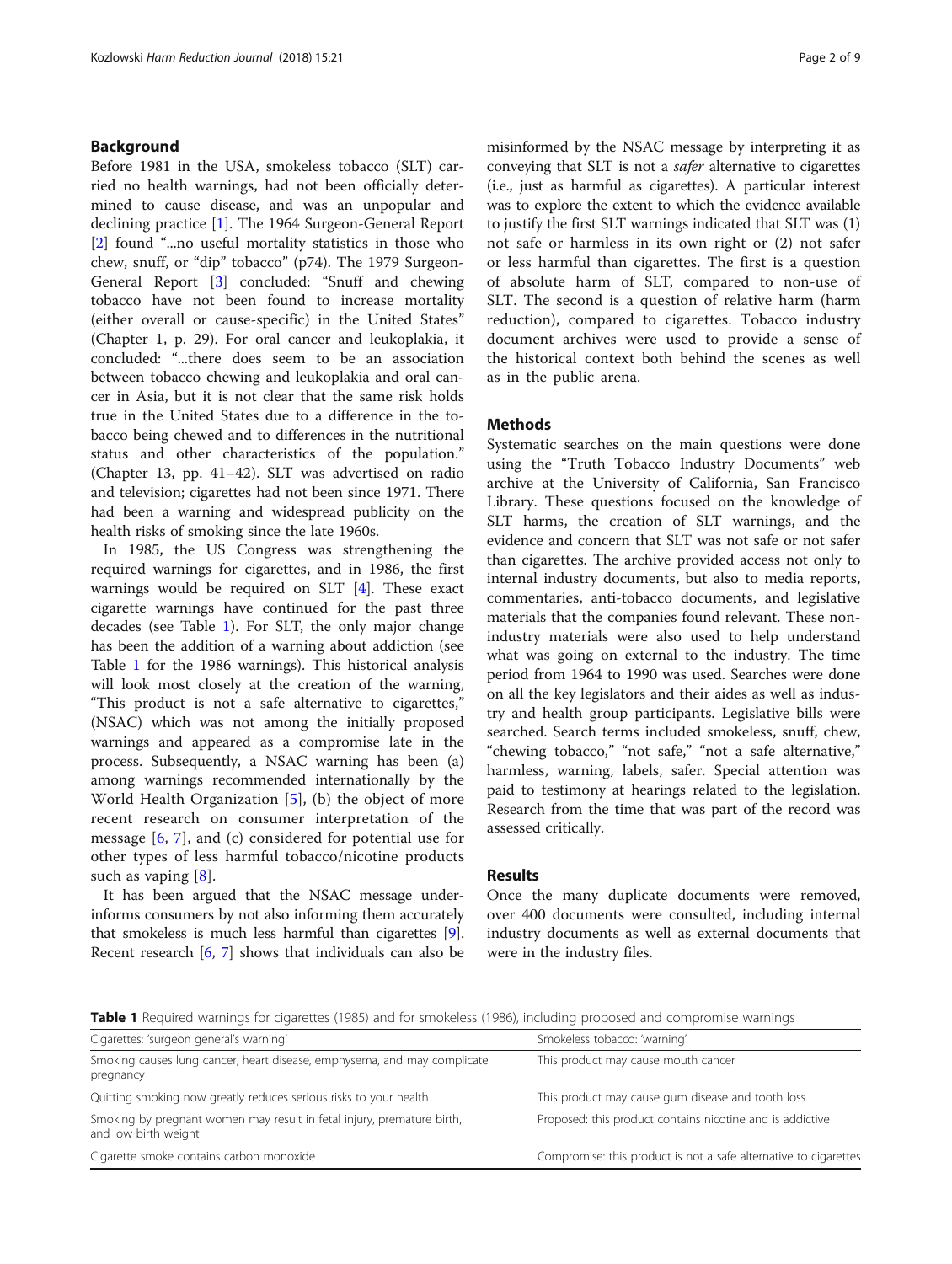# Smokeless tobacco 'discovered' to cause cancer 1981—National Cancer Institute finds snuff causes oral cancer

In March 1981, "Snuff dipping and oral cancer among women in the southern United States," a study of 255 cases and 502 controls, [[10\]](#page-7-0) was featured in the New England Journal of Medicine by Winn and others from the National Cancer Institute (NCI). The abstract reported "The relative risk associated with snuff dipping among white nonsmokers was 4.2 (95% confidence limits, 2.6 to 5.7), and among chronic users this risk approached 50-fold for cancers of the gum and buccal mucosa..." (p. 745). The authors considered their study conclusive and "...the first to show a definite link" [\[11](#page-7-0)]. The results were widely publicized, including in January 1983 on national television [\[12\]](#page-7-0). The NCI issued a statement entitled, "In Answer to Your Questions About Smokeless Tobacco," [[13](#page-7-0)]. It treated the snuff-dipping study as if it were conclusive evidence against SLT.

Many continue to accept the Winn et al. study as applicable to the dominant form of SLT (moist snuff) (see, [\[14\]](#page-7-0)), but it actually mainly concerned a different product—dry snuff. Winn responded to a question at a conference in September 1985 that the women studied used "almost exclusively dry snuff" (p 325). Dry snuff was much less popular than moist snuff and has declined even further in use [[15\]](#page-7-0). Unlike for moist snuff, 'snuff-dipping' involved chewing a twig to make a brush that was 'dipped' into dry snuff and placed in the mouth [[16\]](#page-7-0). Dry snuff is different chemically from moist snuff and likely more carcinogenic [\[17\]](#page-7-0). None of these limitations on the generalizability of these findings to moist snuff were discussed in legislative assessments. Further critiques of the NCI study are available (e.g., [[17](#page-7-0)])

# 1984–1986—the Sean Marsee case increases public fears over smokeless as a cause of cancer

The tragic death of Sean Marsee at age 19 from tongue cancer was blamed on SLT and became a cause célèbre for anti-SLT supporters [[4\]](#page-7-0). His mother brought a lawsuit unsuccessfully against the manufacturer. The lawsuit and his death were widely publicized in major national media starting late in 1984, in hearings, and on major national television shows (e.g., [[18\]](#page-7-0)).

## Skoal Bandits® develops new markets as an alternative to cigarettes

In July 1983, the United States Tobacco Company (UST) announced its largest marketing campaign ever in the New York area for Skoal Bandits® which was wintergreenflavored moist snuff in individual serving sachets [\[19\]](#page-7-0). Skoal Bandits® were promoted as an alternative to smoking, "Take a pouch instead of a puff." A report in Advertising Age [\[20](#page-7-0)] was entitled "Bandits steal a bite from cigarettes" and a

picture caption noted "Ads seek to win over urban smokers trying to kick the habit." Along with TV spots on cable and commercial TV, there were radio and newspaper spots, as well as special events featuring the Skoal Bandits® race car team and popular athletes.

The promotion of Skoal Bandits® triggered a response from the President of Lorillard Tobacco Company to the Chairman of the Board of UST: "I told him that my company and I were concerned with the 'Ad Age' article showing his new campaign on 'Skoal Bandits' ('Take a pouch instead of a puff') and that we felt that he should be able to sell his product (in fact, he had been able to grow beautifully) without denigrating cigarettes" [\[21](#page-7-0)].

From 1978 to 1985, sales for moist snuff increased by 55%; by 1985 there were 13 million users, 3 million below the age of 21  $[1]$  $[1]$ . Moist snuff was the only growing segment of the tobacco market [\[22\]](#page-7-0). SLT use by youth and adults was increasing in all parts of the country [[1,](#page-6-0) [22\]](#page-7-0). A television commercial appeared as part of Winter Olympics coverage, with testimonials of converts from cigarettes [\[22](#page-7-0)].

### The public health community responds that smokeless is 'not a safe alternative to cigarettes'

In February 1984, a petition to the Federal Trade Commission from Ralph Nader's consumer-focused organization, The Public Citizen Health Research Group (PCHRG), argued that warnings were needed for SLT [[23\]](#page-7-0). The Winn et al. study was highlighted and some students were interviewed. The petition argued that without warnings consumers will likely believe SLT is safe. The cover letter referred to the \$30 million campaign for Skoal Bandits® and noted: "...the campaign slogan, 'Take a pouch instead of a puff,' implies that Skoal Bandits are a safe alternative to cigarette smoking. They are not."

In the spring of 1984, the New York State Attorney General formally complained about Skoal Bandits® advertising [[24](#page-7-0)]. He charged that the warning on cigarettes, coupled with the "Take a pouch instead of a puff" slogan, implied that smokeless was safe, unless it also had a warning that it was not safe. By May, UST had decided to not fight the issue and agreed to stop such advertising [[24\]](#page-7-0). When it was learned that a promotional giveaway of tote bags was scheduled for the Yankee baseball Stadium after the advertising was set to end, a supplemental deal was arranged. It allowed distribution of the bags with the addition of a sticker that said: "OUR SLOGAN 'TAKE A POUCH INSTEAD OF A PUFF' DOES NOT IMPLY THAT USE OF SKOAL BANDITS IS A SAFE ALTERNATIVE TO SMOKING: U.S. Tobacco, Makers of SKOAL BANDITS" [\[25](#page-7-0)].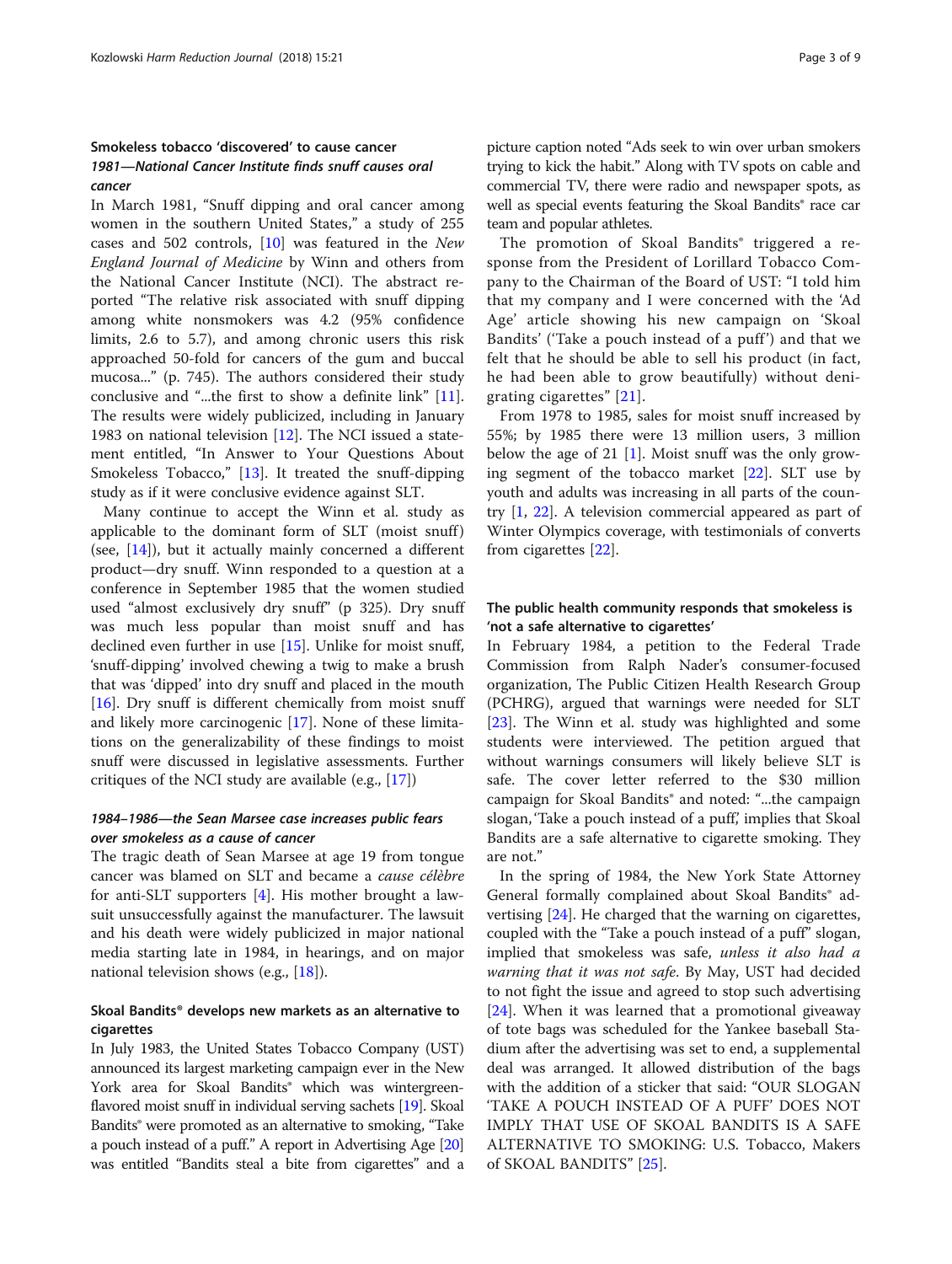### States seek warning labels

The Massachusetts Department of Dental Health led regulatory efforts against SLT [\[4](#page-7-0)] and organized hearings in February 1985 [[26,](#page-7-0) [27\]](#page-7-0). Experts, parents, coaches, and student athletes testified that SLT was thought to be a safe alternative to smoking. A warning label was proposed and passed into Massachusetts law by July 1985, requiring the label in December 1985: "Warning: Use of snuff can be addictive and can cause mouth cancer and other mouth disorders." By January 1986, 26 states passed legislation requiring warning labels, many noting 'nicotine' and 'addiction' in the warning, and none initially including a 'not a safe alternative to cigarettes' (NSAC) warning [[28\]](#page-7-0). These state actions pressured the federal government to act and the SLT industry (the Smokeless Tobacco Council [STC]) to negotiate a preferred federal warning that could pre-empt an array of troubling warnings in several different states.

### Rotating cigarette warnings and the addiction issue

Just months before turning to SLT, Congress, the Coalition for Smoking or Health (a coalition of the American Lung Association, the American Cancer Society (ACS), and the American Heart Association (AHA)), and the cigarette industry had worked out a compromise on first-time rotating warnings for cigarettes to go into effect late in 1985 [[4](#page-7-0)] (see Table [1](#page-1-0)). Without compromise, pro-tobacco forces could have blocked the legislation [[29](#page-7-0)]. The industry might have agreed to the warnings to prevent even tougher warnings ("that cigarettes killed people and were addictive") if they waited until the following year [[29](#page-7-0)].

### Federal legislation

In July 1985, the first bill was introduced in the House of Representatives [[30\]](#page-7-0). It proposed three rotating warnings (see Table [1.](#page-1-0)) A Senate bill was introduced in August with nearly identical warnings. Congressman Waxman chaired hearings on the "Health Effects of Smokeless Tobacco" [[30\]](#page-7-0). In his opening statement, he noted: "Smokeless tobacco is not, as its advertising suggests, a safe alternative to cigarettes" (p. 61). Three supporting legislators followed, each concluding that the public was misled by industry into thinking SLT was a safe or harmless alternative to cigarettes. One also noted that "The American Medical Association has formally declared that 'snuff dipping and tobacco chewing are hazardous to health, and are not safe alternatives to smoking'" (p. 104) [\[30](#page-7-0)].

Sean Marsee's mother testified that product endorsements by athletes led her son to believe SLT was safe. A researcher presented survey results interpreted as showing "...the students perceive smokeless tobacco as safe..."  $[30]$  $[30]$  (p121).

The large survey of over 5000 high school students that the researcher relied on at the hearings was arguably the most persuasive evidence available of what students thought about the risks of SLT (see [\[31](#page-7-0)]). In the Waxman hearings, the researcher summarized, "They feel–77 percent of them feel–cigarettes are harmful, where only 40 percent feel smokeless tobacco is harmful. This data suggests [sic] the students perceive smokeless tobacco as safe..." (p. 121) [[30](#page-7-0)]. The complete reporting of the results, however, shows a different picture. When asked, "How harmful is dipping/chewing to a person's health?", 40% did report "very harmful," but another 40% said "somewhat harmful," 15% said "slightly harmful," and only 3% reported "not harmful." When asked "How harmful is smoking cigarettes to a person's health?" 77% said "very harmful," 17% "somewhat harmful," 3% said "slightly harmful," and 2% "not harmful." The clear conclusion, but one not offered in the hearings, is that almost none of the school-age children thought that either SLT or cigarettes was harmless, and, correctly, they thought smoking was more harmful than SLT. The publication reveals another pertinent result: "Can dipping or chewing cause cancer?" Two-thirds (67%) said "yes," 12% "did not know," and only 27% said "no." (The percentages reported add up to 106%, indicating some error in the Table.) To conclude that these youth considered SLT safe was then unsupported by the results in which the majority said it caused cancer and nearly all thought it was harmful.

A survey  $(N = 525)$  was also released by the Office of the Inspector General in January 1986—before warnings were introduced [\[32\]](#page-7-0). Similarly, it found, "Eighty (80) percent of junior high and 92 percent of senior high students acknowledge that dipping and chewing can be harmful to a person's health." Seventy-nine percent "note the potential risk of oral cancer." (p. 15) The report also indicated that "a large majority of smokeless users in our sample regard snuff dipping as much safer than smoking and they do not smoke cigarettes now nor do they intend to smoke in the future" [[32](#page-7-0)].

An industry document from October 1985 itemized key provisions of the bills and described a possible, industry-favorable, "alternative bill" [[33\]](#page-7-0). The industry preferred a single warning: "Surgeon General's Warning: Use of This product is Hazardous To Your Health and May Cause Mouth Disorder. Consult Your Dentist About Any Abnormalities." A Philip Morris observer reviewed key issues [[34](#page-7-0)-[36](#page-7-0)].

By October 1985, the addiction warning was in the process of being replaced with the NSAC warning [[37](#page-7-0)]. The National Institutes of Health conducted a "Consensus Conference on the Health Implications of Smokeless Tobacco Use" in January and its summary report was included in the Congressional Record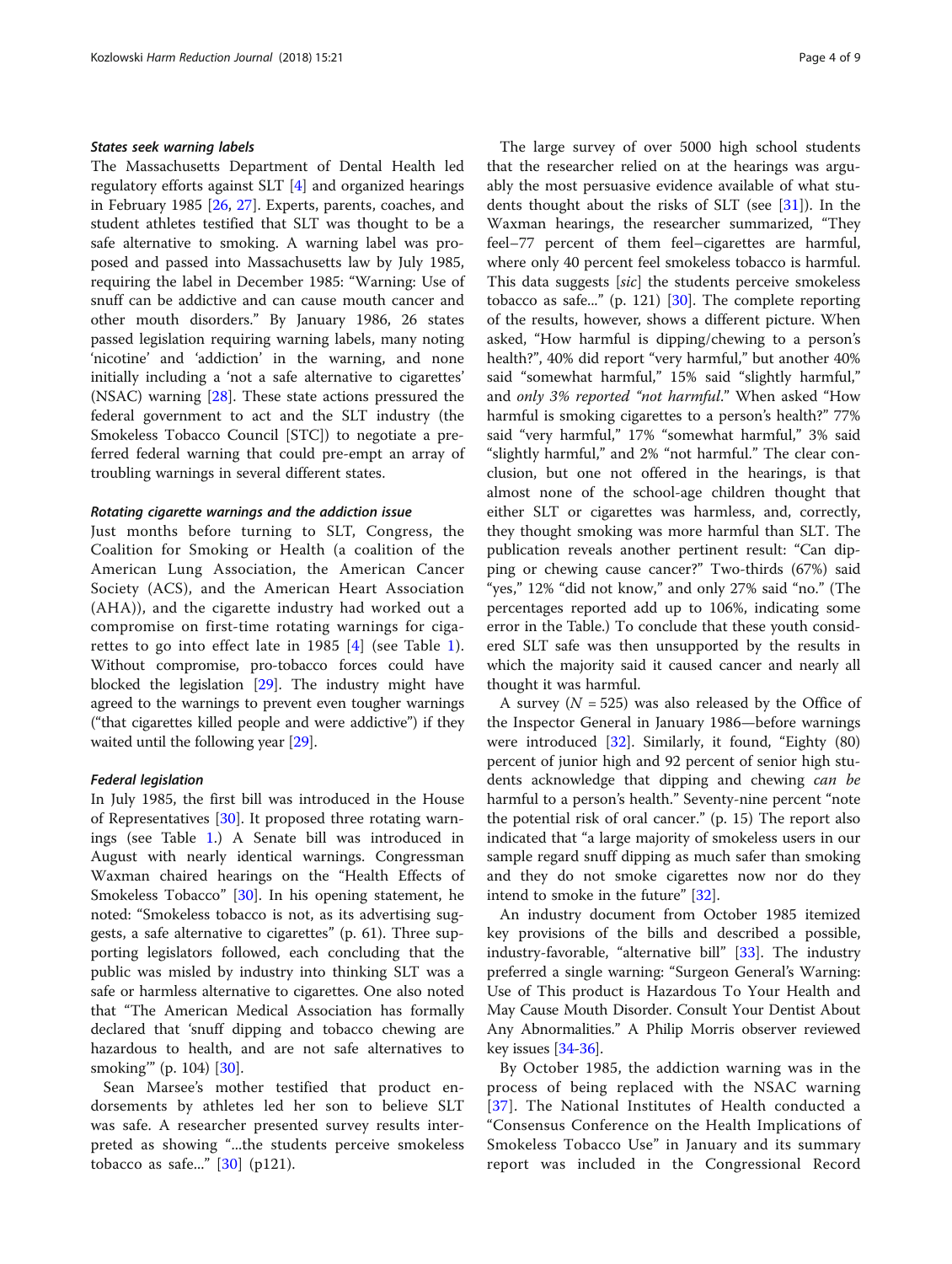before bill passage  $[38]$  $[38]$ . Noting that smoking was a major cause of oral cancer, there were conclusions in support of SLT also causing oral cancer and mouth problems, but not for cancer in other sites. "No direct epidemiological data" were available on cardiovascular morbidity or mortality. Likely addiction problems and possible pregnancy and infant health issues were discussed (but would also be problems for smoking). In short, no inference was supported that SLT approached the harmfulness cigarettes. This was also true for the first Surgeon-General's Report on SLT a few months later [\[1](#page-6-0)].

In February 1986, Congressman Waxman maneuvered to get a bill that now included a ban on electronic media advertising approved by the House and sent to the Senate in what was essentially a take-it-or-leave-it gam-bit [[39\]](#page-7-0). He succeeded [\[38\]](#page-7-0). Although state package warnings were pre-empted, there was no specification that the warnings would be legally adequate to prevent liability lawsuits, as had been the case for cigarette warnings [\[40](#page-7-0)]. Nevertheless, lawyers thought the required warnings would make liability suits harder to win [\[41](#page-7-0)].

While there were repeated assertions in the congressional hearings that SLT was 'not safe' or 'harmless,' there is only one instance of saying that SLT is not safer than cigarettes. In Congressman Synar's final remarks before passage, he said:

I strongly believe that this warning [on addiction[ is warranted given the state of scientific knowledge on smokeless tobacco. However, in negotiating an overall agreement on this legislation, this label was substituted for one which reads: "Warning: This Product Is Not a Safe Alternative to Cigarettes." The parties involved in negotiating this agreement felt that such a warning was necessary given the widespread impression that smokeless tobacco use is safer than smoking. [\[38\]](#page-7-0) (p. H 252)

Table [2](#page-5-0) provides an outline of the major factors that influenced both the lack of a warning before 1986 and the creation of warnings in 1986.

# **Discussion**

Both the smokeless and cigarette industries (then separate) wanted to avoid a nicotine/addiction warning. The anti-SLT forces could concede on their preferred nicotine/addiction warning, because cigarettes themselves had not yet been officially declared addictive and such a warning had not been applied to cigarettes only the year before. The agreed-to warnings (on mouth cancer, gum disease, and tooth loss) already expressed that SLT was 'not safe.' The industry may have viewed the 'not safe' message as akin to their preferred warning that SLT is

"hazardous" (see wording above). There is no evidence that any research on consumer reactions was conducted. It was likely viewed by anti-SLT forces as a safe, true message that countered the Skoal Bandits® promotions as had been opposed since 1984 [[23,](#page-7-0) [25](#page-7-0)]. Given the multiple important issues in play (e.g., the electronic advertising ban), the compromise message might also have seemed a minor issue. An anonymous reviewer of an earlier version of this paper indicated based on information from a key party involved that a cigarette company had insisted on the NSAC warning. As noted above, the cigarette industry disliked the Skoal Bandits® campaign that seemed to 'denigrate' cigarettes [[21](#page-7-0)], so indeed it is possible that the cigarette industry desired or even insisted on this warning to replace the addiction warning.

### The evidence-base supported that SLT was 'not safe,' not that it was as harmful as cigarettes

This history makes it clear that the only assessment at issue was whether SLT was "not safe" or "harmful." Congressman Synar's representation that "...such a warning was necessary given the widespread impression that smokeless tobacco use is safer than smoking" [\[38](#page-7-0)] (p. H 252) can be viewed as unjustified by the evidence presented. No determination whatsoever was made of how the harms of SLT compared to those of cigarettes. Perhaps Synar was thinking that both products are addictive, so one is, thus, no safer than the other. Psychological models with their roots in anthropology make it clear, however, that much human thinking is simplistic [[42\]](#page-7-0). For example, the identification of any contamination or pollution can have an all-or-nothing, categorical effect on the perception of a product. This has been referred to as the law of contagion [\[43](#page-7-0)]. While toxicologists appreciate risk thresholds and consider dose-response effects of a toxin, the lay public may often simply parse things into 'safe' or 'unsafe' [\[44\]](#page-7-0). Synar's characterization may be the first example of a particular misinterpretation of the NSAC warning that subsequent research (below) has shown is all too common.

In the several US governmental evaluations of the health effects of SLT over the past three decades (e.g., [[1,](#page-6-0) [14,](#page-7-0) [45](#page-7-0), [46](#page-7-0)]), the focus has been on identification of harms. Electronic searches of these subsequent reports from the US government finds no quantitative assessments were made on the degree of differential harms from SLT and cigarettes (for example, comparisons of all-cause mortality estimates) [[46](#page-7-0)[-48](#page-8-0)]. ACS researchers who have some of the most definitive US epidemiological datasets have had the capacity for decades to report all-cause mortality comparisons, but have not done so, out of disapproval of using SLT for harm reduction.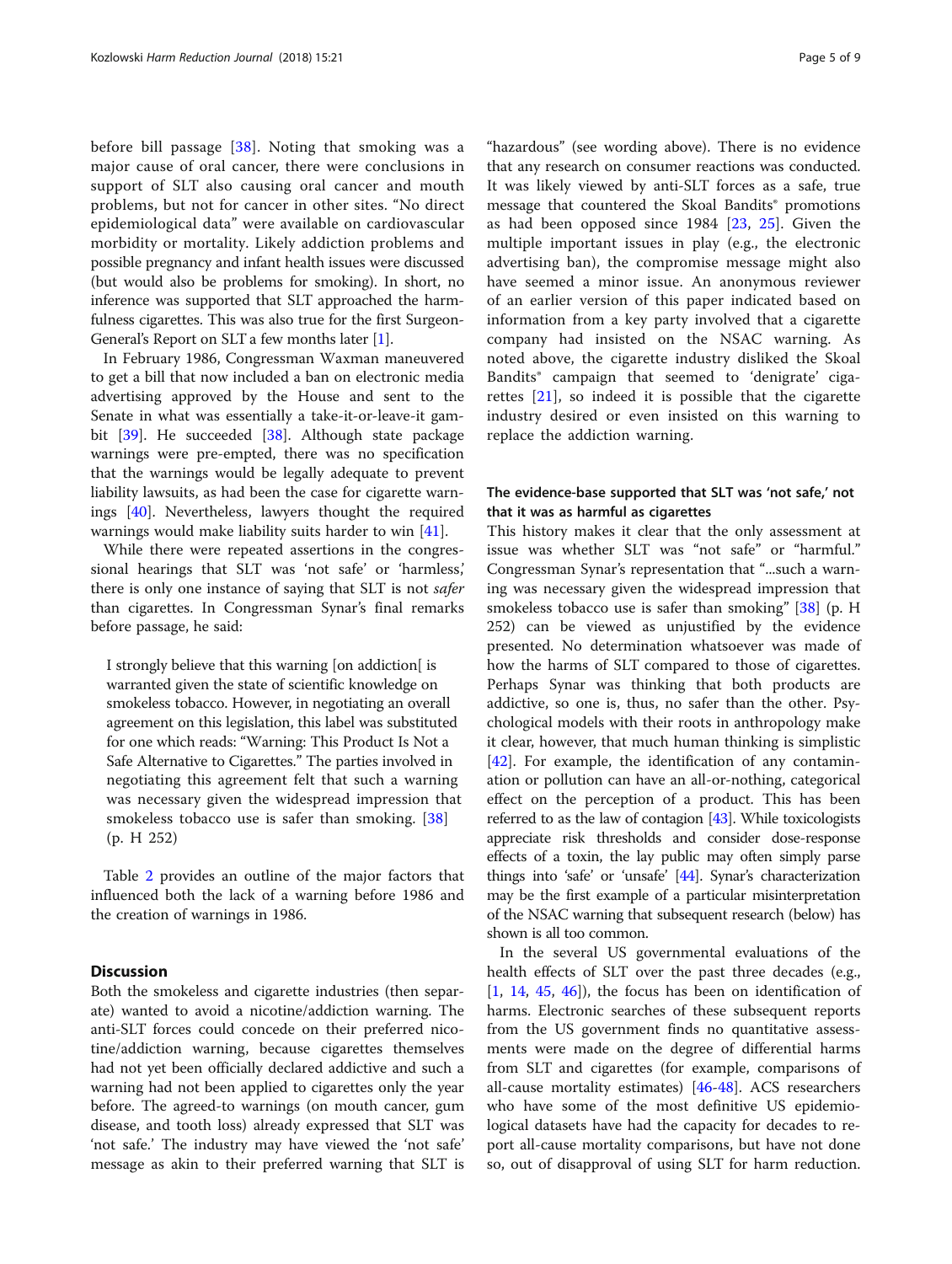| Factor                                                                                                              | Before: 1960s-1980                                                                                                                                   | During: 1981-1986                                                                                                                                                                                |
|---------------------------------------------------------------------------------------------------------------------|------------------------------------------------------------------------------------------------------------------------------------------------------|--------------------------------------------------------------------------------------------------------------------------------------------------------------------------------------------------|
| 1) Evidence of disease                                                                                              | Smokeless was not judged officially to cause any<br>disease in the USA, while smoking was judged a<br>major cause of serious disease and disability. | Smokeless was judged "not safe":<br>1) An NCI study treated as definitive on oral cancer<br>2) Prominent case of young man viewed as dying<br>from oral cancer from smokeless                    |
| 2) Use of smokeless                                                                                                 | Declining use by mostly older adults in rural areas<br>and some occupations                                                                          | Rising use in general population and by youth                                                                                                                                                    |
| 3) Public perception and industry<br>marketing of smokeless as a safe<br>alternative to cigarettes                  | Marketing of smokeless tobacco with no health<br>warnings, but for cigarettes health warnings and<br>several years no radio/TV marketing             | Widespread radio/TV and print marketing of Skoal<br>Bandits® with "Take a pouch instead of a puff"<br>slogan and endorsements by athletes                                                        |
| 4) Evidence-based assessment that<br>smokeless is not safe, needs a<br>warning label, and other control<br>measures | None                                                                                                                                                 | a) Petition to Federal Trade Commission<br>b) Action by several states to require warning<br>labels<br>c) Legislation on rotating warnings, ban of<br>electronic advertising, and other measures |
| 5) Evidence-based assessment that<br>smokeless tobacco is not safer<br>than cigarettes                              | None                                                                                                                                                 | None                                                                                                                                                                                             |

<span id="page-5-0"></span>Table 2 Key factors influencing tobacco control efforts against smokeless tobacco—USA up to 1986

Nevertheless, the ACS experts do report that "the hazards associated... with [SLT] in this and other studies. .. are considerably smaller [emphasis added] than the risks associated with cigarettes" (p. 356) [\[49](#page-8-0)].

Direct assessments by others of differential harms also leave no doubt at all that manufactured SLT in North America and Scandinavia is much less harmful than smoking to its users [\[50](#page-8-0)–[52\]](#page-8-0). Two basic arguments establish the major differential harms. First, cigarettes are a greater cause of the problems caused by SLT (including oral cancer [\[53](#page-8-0)]). Second, cigarettes are also an important cause of major problems that SLT has little to no association with: lung cancer, chronic obstructive lung disease, and other respiratory diseases. These diseases account for the majority of smoking deaths [\[50\]](#page-8-0). The AHA has concluded that smoking is a greater cause of heart disease than SLT [[54\]](#page-8-0). Experts estimate that manufactured SLT is likely to be at least 95% less harmful than cigarettes [[51,](#page-8-0) [52](#page-8-0)].

Finally, in March 2018, FDA Centre for Tobacco Control scientists published a major policy-focused paper [[55\]](#page-8-0) that explicitly uses all-cause-mortality estimates for SLT as an example of a meaningful tobacco harm reduction. This indicates acceptance of the conclusions of ACS scientists of "considerably smaller" harms from SLT than cigarettes [[49\]](#page-8-0). In their simulation, they use the age-adjusted, all-cause mortality hazard ratio (HR) estimate for SLT of 1.18. The all-cause mortality HRs for current cigarette smoking were derived for specific age groups for males and females. For example, for males aged 55–64, the HR was 2.79 (95% CI, 2.28, 3.40) and for females aged 55–64 was 2. 35 (95% CI, 1.92, 2.87). Overall, this shows a larger mortality risk from cigarettes than SLT [[56\]](#page-8-0).

## More recent research shows that the 'not safe' message often means 'just as harmless' or 'not safer'

It is easy to imagine why legal departments might like the NSAC message as true and seemingly noncontroversial. But a warning label needs to be judged by its interpretation by recipients [\[44](#page-7-0), [57\]](#page-8-0). A recent interview study of smokers explored interpretation of the NSAC message [[6\]](#page-7-0). The results show that the warning is conveying other than a simple "not a harmless product" message. The authors wrote: "Several thought that it suggested a message that although some might think SLT is less harmful than cigarettes, it is really not...Several thought it gave the impression that SLT is just as harmful as cigarettes." (p. 673). Another report found that participants actually pointed to the NSAC message as supporting evidence that SLT and cigarettes were equally harmful [\[7\]](#page-7-0).

# Implications for warnings about emerging 'not safe, but safer' tobacco/nicotine products

Research using a NSAC warning on vaping products (e-cigarettes) reveals a similar problem of misinterpretation [[8\]](#page-7-0). This focus-group study revealed complex reactions to the message. For those who thought it an effective warning: "Many...thought it could be a strong warning because people generally think e-cigarettes are safer than cigarettes, and that this statement countered those perceptions."(p. 8). Respondents thought the statement suggested that there would be no health benefit in switching from cigarettes to e-cigarettes. (p 8) One respondent said "...obviously it's saying that it's not a safer alternative to cigarettes, so why go to it" (p. 8). Another respondent said "So this kind of I think gives the impression that it's not safer than cigarettes" (p 8).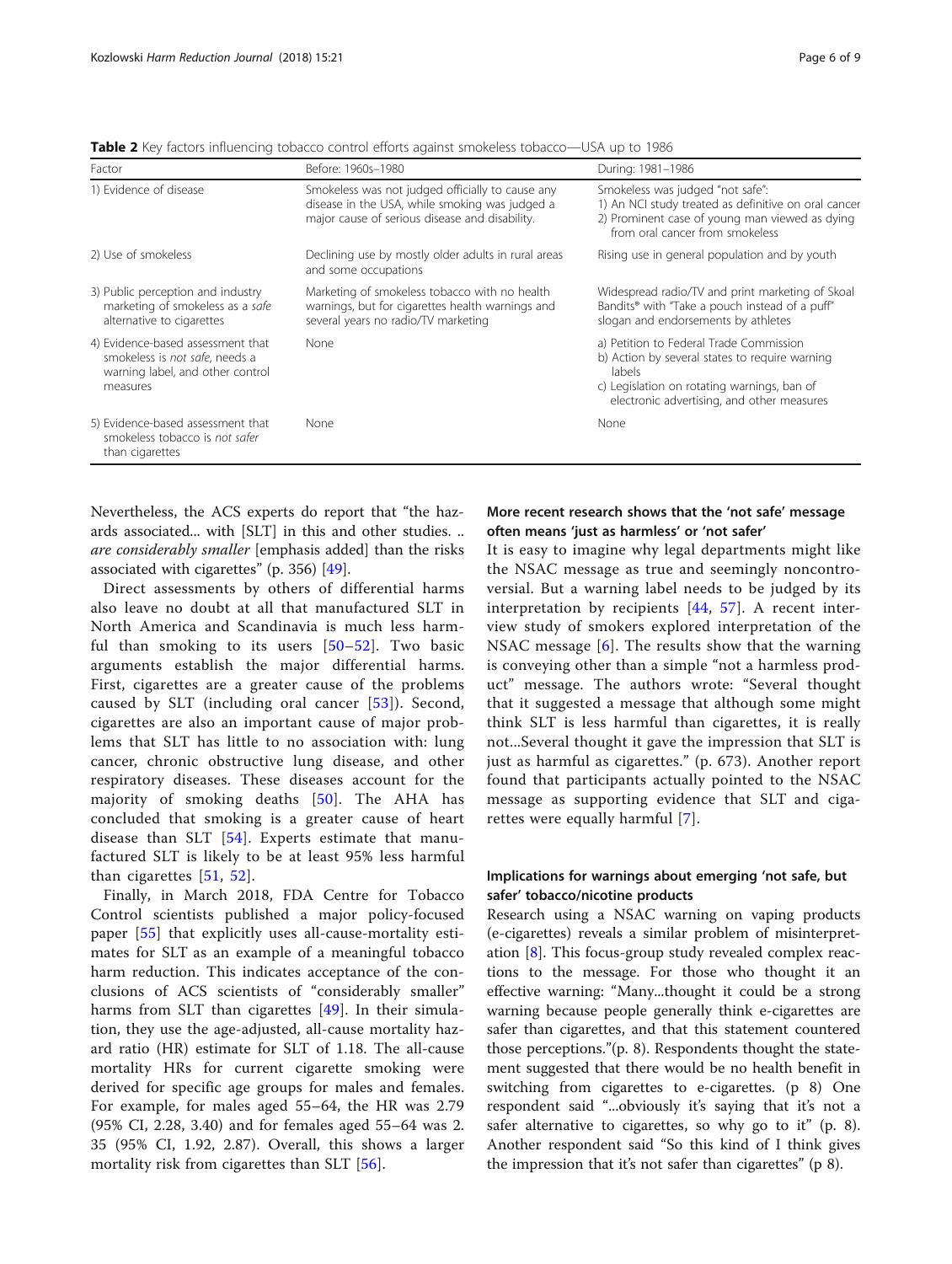### <span id="page-6-0"></span>International support for the 'not a safe alternative' warning

Although some jurisdictions have banned smokeless tobacco but not cigarettes (e.g., Australia and the European Union outside of Sweden), where available appropriate warnings should be employed. The World Health Organization (WHO) has accepted that the public has a right to accurate information on the harms of tobacco and that "countries have a legal obligation to provide it" [\[5\]](#page-7-0) (p. 21). In 1988, WHO Technical Report [\[58](#page-8-0)] recommends the NSAC warning be included in rotating warnings for SLT. By 2000, Canada required rotating warnings that included the NSAC warning [[59](#page-8-0)].

### **Limitations**

The tobacco industry documents cannot be assumed to represent all discussions and perspectives that may have been at issue surrounding the warning labels. Alternative interpretations of the documents, media reports, and hearing testimony may be possible. For complex historical issues, any one person's account of the explanations for events, even from a witness or participant may not be an accurate rendering of the matter.

### Conclusions

The warning that "Smokeless tobacco is not a safe alternative to cigarettes" arose as a compromise to prevent an addiction warning and an imminent diversity of state warnings. The cigarette industry and the separate SLT industry would have equally wanted to avoid an addiction warning, and the cigarette companies may have insisted on the NSAC warning as also in their interest. Public health forces would likely have equally welcomed the NSAC message. The evidence presented supported the conclusion that there were some harms caused by smokeless tobacco and no assessment was made of harms relative to cigarettes. Despite contemporary expert interpretations to the contrary, surveys prior to the warning indicated that the public generally did not view smokeless tobacco as safe and they did generally report smokeless as less harmful than cigarettes.

Though many countries have banned smokeless tobacco (but not cigarettes), where smokeless is legally available accurate information on the nature of harms and differential harms need to be developed. The NSAC warning persists unchanged to this day and might similarly be applied to other less harmful tobacco/nicotine products (e.g., vaping, e-cigarettes), despite research indicating significant problems with comprehension (e.g., [[6\]](#page-7-0)). The popular use of similar "not harmless" and "no safe tobacco product" messages (e.g., [[60,](#page-8-0) [61](#page-8-0)]) may be also susceptible to misinterpretation, especially in the absence of information expressing differential product harms. Although this would not have been appreciated

by public health authorities in the 1980s at the initiation of the NSAC warning, it has emerged subsequently that the official warning informs many people that SLT is, in effect, *not a safer* alternative to cigarettes and is deceptive and inconsistent with communication standards [[62,](#page-8-0) [63](#page-8-0)]. Recent research shows that few of the public now think that SLT is less harmful than cigarettes [\[64](#page-8-0)]. Systematic, health communication research is needed to replace this type of warning with one that is ethically responsible and based on scientific evidence rather than possibly well-intended, but unethical manipulation of the public  $[62, 64-68]$  $[62, 64-68]$  $[62, 64-68]$  $[62, 64-68]$  $[62, 64-68]$  $[62, 64-68]$  $[62, 64-68]$ . An assessment of whether a product is 'not safe' is not the same as an assessment of it being 'not safer' than cigarettes. In tobacco harm reduction, well-tested messages are needed to communicate the magnitude of differential product harms.

#### Abbreviations

ACS: American Cancer Society; CDC: United States Centers for Disease Control and Prevention; FDA: United States Food and Drug Administration; FTC: United States Federal Trade Commission; HR: Hazard ratio; NCI: United States National Cancer Institute; NSAC: Not a safe alternative to cigarettes; PCHRG: Public Citizen Health Research Group; SLT: Smokeless tobacco; US: United States of America; WHO: World Health Organization

#### Acknowledgements

Not applicable.

#### Funding

There was no external funding for this project.

#### Availability of data and materials

Not really applicable. Widely available sources were used. Tobacco industry documents are available online as indicated in references.

#### Author's contributions

LTK conceptualized and wrote the article, and is responsible for its content. The author read and approved the final manuscript.

#### Ethics approval and consent to participate

Not applicable for this historical analysis.

### Consent for publication

Not applicable.

#### Competing interests

The author declares that he/she has no competing interests.

#### Publisher's Note

Springer Nature remains neutral with regard to jurisdictional claims in published maps and institutional affiliations.

### Received: 27 February 2018 Accepted: 28 March 2018 Published online: 16 April 2018

#### References

- 1. United States Department of Health and Human Services. The health consequences of using smokeless tobacco: a report of the advisory committee to the Surgeon general, 1986. Bethesda, Maryland: U.S. Dept. of Health and Human Services, Public Health Service; 1986.
- 2. United States Department of Health, Education, and Welfare. Smoking and health: report of the advisory committee to the surgeon general of the public health service. Washington, D.C.: U.S. Dept. of Health, Education, and Welfare, Public Health Service; 1964.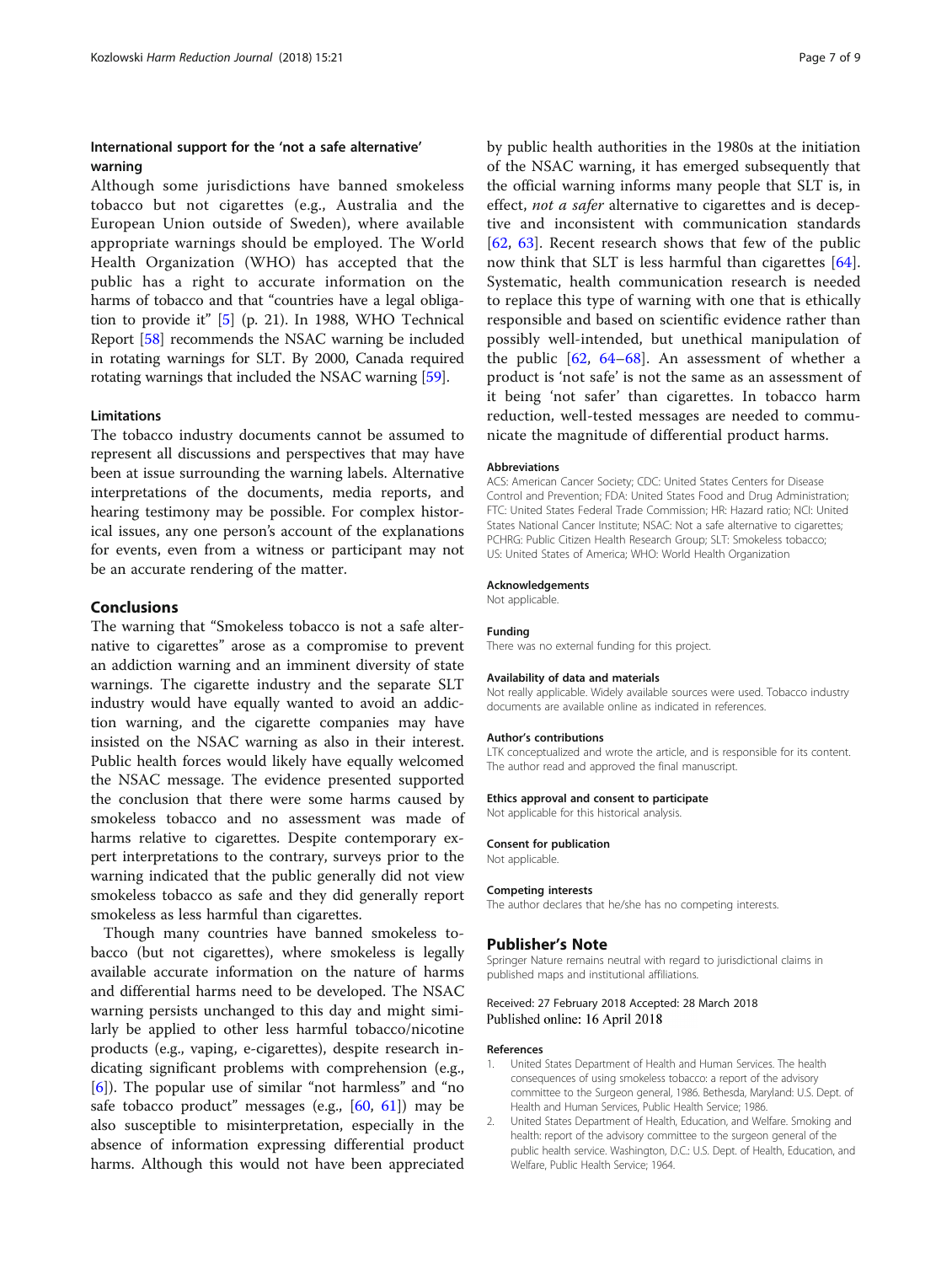- <span id="page-7-0"></span>3. United States. Public Health Service. Office of the Surgeon General. Smoking and health: a report of the surgeon general. Rockville, Md. Washington: U.S. Dept. of Health, Education, and Welfare, Public Health Service; 1979.
- 4. Kluger R. Ashes to ashes: America's hundred-year cigarette war, the public health, and the unabashed triumph of Philip Morris. New York: Alfred A. Knopf; 1996.
- 5. World Health Organization. WHO report on the global tobacco epidemic, 2011: warning about the dangers of tobacco. Geneva: World Health Organization; 2011. p. 164.
- Wackowski OA, Lewis MJ, Delnevo CD. Interviews with smokers about smokeless tobacco products, risk messages and news articles. Tob Control. 2016;25(6):671–8. [https://doi.org/10.1136/tobaccocontrol-2015-052412.](https://doi.org/10.1136/tobaccocontrol-2015-052412)
- 7. Liu ST, Nemeth JM, Klein EG, Ferketich AK, Kwan MP, Wewers ME. Risk perceptions of smokeless tobacco among adolescent and adult users and nonusers. J Health Commun. 2015;20(5):599–606.
- 8. Wackowski OA, Hammond D, O'Connor RJ, Strasser AA, Delnevo CD. Smokers' and e-cigarette users' perceptions about e-cigarette warning statements. Int J Environ Res Public Health. 2016;13(7) [https://doi.org/10.](https://doi.org/10.3390/ijerph13070655) [3390/ijerph13070655](https://doi.org/10.3390/ijerph13070655).
- 9. Kozlowski LT, Edwards BQ. "Not safe" is not enough: smokers have a right to know more than there is no safe tobacco product. Tob Control. 2005; 14(Suppl 2):ii3–7.
- 10. Winn DM, Blot WJ, Shy CM, Pickle LW, Toledo A, Fraumeni JF Jr. Snuff dipping and oral cancer among women in the southern United States. N Engl J Med. 1981;304(13):745–9.
- 11. Associated Press. Researchers find snuff dipping increases the risk of oral Cancer. New York: New York Times; 1981.
- 12. ABC World New Tonight. Fatal fad 1983. Available from: [https://www.](https://www.industrydocumentslibrary.ucsf.edu/tobacco/docs/qsgy0030) [industrydocumentslibrary.ucsf.edu/tobacco/docs/qsgy0030](https://www.industrydocumentslibrary.ucsf.edu/tobacco/docs/qsgy0030) Accessed 27 Apr 2017.
- 13. National Cancer Institute. In answer to your question about smokeless tobacco 1983 [updated February 11, 1983]. Available from: [https://www.](https://www.industrydocumentslibrary.ucsf.edu/tobacco/docs/npgy0030) [industrydocumentslibrary.ucsf.edu/tobacco/docs/npgy0030](https://www.industrydocumentslibrary.ucsf.edu/tobacco/docs/npgy0030). Accessed 6 Jun 2017.
- 14. National Cancer Institute. Smokeless tobacco or health: an international perspective. Rockville: U.S. Dept. of Health and Human Services, Public Health Service, National Institutes of Health; 1993.
- 15. Delnevo CD, Wackowski OA, Giovenco DP, Manderski MT, Hrywna M, Ling PM. Examining market trends in the United States smokeless tobacco use: 2005-2011. Tob Control. 2014;23(2):107–12.
- 16. Robert JC. The story of tobacco in America. 1st ed. New York: Alfred A. Knopf; 1949.
- 17. Rodu B, Jansson C. Smokeless tobacco and oral cancer: a review of the risks and determinants. Crit Rev Oral Biol Med. 2004;15(5):252–63.
- 18. Mintz M. The artful dodgers. Washington monthly; 1986. p. 9–16.
- 19. Softness Group Incorporated. Skoal Bandits' New York launch backed by \$2 million AD, promotion campaign: largest new product introduction in US tobacco history. 1983. US Tobacco Records on Smokeless Tobacco. [https://](https://www.industrydocumentslibrary.ucsf.edu/tobacco/docs/klnm0046) [www.industrydocumentslibrary.ucsf.edu/tobacco/docs/klnm0046](https://www.industrydocumentslibrary.ucsf.edu/tobacco/docs/klnm0046). Accessed 23 May 2017.
- 20. O'Connor JJ. Bandits out to steal bite from cigarets. 1983. Tobacco Institute Collection. [https://www.industrydocumentslibrary.ucsf.edu/tobacco/docs/](https://www.industrydocumentslibrary.ucsf.edu/tobacco/docs/mlkv0040) [mlkv0040.](https://www.industrydocumentslibrary.ucsf.edu/tobacco/docs/mlkv0040) Accessed 24 May 2017.
- 21. Judge C. Memorandum to the file. 1983. Lorillard Tobacco Company. [https://www.industrydocumentslibrary.ucsf.edu/tobacco/docs/myxl0107.](https://www.industrydocumentslibrary.ucsf.edu/tobacco/docs/myxl0107) Accessed 17 Apr 2017.
- 22. Dougherty PH. Advertising, moving smokers to snuff. New York: New York Times; 1984.
- 23. Public Citizen Health Research Group. Petition of Public Citizen Health Research Group to require disclosure of health risks associated with smokless tobacco before the Federal Trade Commission USA. 1984. Lorillard Records. [https://www.industrydocumentslibrary.ucsf.edu/tobacco/docs/](https://www.industrydocumentslibrary.ucsf.edu/tobacco/docs/kfww0037) [kfww0037](https://www.industrydocumentslibrary.ucsf.edu/tobacco/docs/kfww0037). Accessed 23 May 2017.
- 24. New York State Attorney General. Agreement on the advertising of Skoal Bandits in New York. 1984. US Tobacco Company Collection. <https://www.industrydocumentslibrary.ucsf.edu/tobacco/docs/ptww0044>. Accessed 23 May 2017.
- 25. United States Tobacco Company. Addendum to assurance of discontinuance. 1984. US Tobacco Company Collection. [https://www.](https://www.industrydocumentslibrary.ucsf.edu/tobacco/docs/nslw0044) [industrydocumentslibrary.ucsf.edu/tobacco/docs/nslw0044](https://www.industrydocumentslibrary.ucsf.edu/tobacco/docs/nslw0044). Accessed 22 May 2017.
- 26. Massachusetts Department of Public Health. Summary of evidence and findings and conclusions concerning the adverse health effects of snuff. 1985. Lorillard Collection. [https://www.industrydocumentslibrary.ucsf.edu/](https://www.industrydocumentslibrary.ucsf.edu/tobacco/docs/kmgm0068) [tobacco/docs/kmgm0068.](https://www.industrydocumentslibrary.ucsf.edu/tobacco/docs/kmgm0068) Accessed 24 May 2017.
- 27. Amick C, Charren P, Connolly G, Daynard R, Devaney T, Greenberg A, et al. Written statements submitted by supporters of the proposed smokeless tobacco labelling legislation in Massachusetts. 1985. Brown and Williamson Collection. [https://www.industrydocumentslibrary.ucsf.edu/tobacco/docs/](https://www.industrydocumentslibrary.ucsf.edu/tobacco/docs/hmhc0054) [hmhc0054.](https://www.industrydocumentslibrary.ucsf.edu/tobacco/docs/hmhc0054) Accessed 21 Apr 2017.
- 28. Unknown. Pending state legislative proposals. Tobacco Institute Collection. 1986. [https://www.industrydocumentslibrary.ucsf.edu/tobacco/docs/](https://www.industrydocumentslibrary.ucsf.edu/tobacco/docs/gshm0148%20%20) [gshm0148](https://www.industrydocumentslibrary.ucsf.edu/tobacco/docs/gshm0148%20%20). Accessed 23 Apr 2017.
- 29. Molotsky I. Firmer warnings on cigarettes called likely. New York Times, New York: New York Times Company; 1984.
- 30. United States. Congress. House. Committee on Energy and Commerce. Tobacco issues: hearings before the Subcommittee on Health and the Environment of the Committee on Energy and Commerce, House of Representatives, Ninety-ninth Congress, first session, on Comprehensive Smoking Education Act–H.R. 2835, June 24, 1985; health effects of smokeless tobacco–H.R. 760, H.R. 2950, and H.R. 3078, July 26, 1985. Washington DC. U.S. G.P.O; 1985.
- 31. Schaefer SD, Henderson AH, Glover ED, Christen AG. Patterns of use and incidence of smokeless tobacco consumption in school-age children. Arch Otolaryngol. 1985;111(10):639–42.
- 32. Office of Inspector General. Youth smokeless tobacco more than a pinch of trouble. 1986. [https://www.industrydocumentslibrary.ucsf.edu/tobacco/docs/](https://www.industrydocumentslibrary.ucsf.edu/tobacco/docs/klgm0068) [klgm0068](https://www.industrydocumentslibrary.ucsf.edu/tobacco/docs/klgm0068). Accessed 24 May 2017.
- 33. Unknown. Comparison of key provisions of H.R. 2950, S.1574, H.R. 3510 and alternative bill. Lorillard Collection. 1985. [https://www.](https://www.industrydocumentslibrary.ucsf.edu/tobacco/docs/mkmy0008) [industrydocumentslibrary.ucsf.edu/tobacco/docs/mkmy0008](https://www.industrydocumentslibrary.ucsf.edu/tobacco/docs/mkmy0008). Accessed 23 Apr 2017.
- 34. Linehan K. Markup of H.R. 3510, waxman smokeless tobacco legislation. Philip Morris Records. 1985. [https://www.industrydocumentslibrary.ucsf.edu/](https://www.industrydocumentslibrary.ucsf.edu/tobacco/docs/kgym0108) [tobacco/docs/kgym0108](https://www.industrydocumentslibrary.ucsf.edu/tobacco/docs/kgym0108). (Accessed 2017 May 10).
- 35. Linehan K. Smokless tobacco legislation. 1985. Philip Morris Records. [https://](https://www.industrydocumentslibrary.ucsf.edu/tobacco/docs/kkjh0111) [www.industrydocumentslibrary.ucsf.edu/tobacco/docs/kkjh0111.](https://www.industrydocumentslibrary.ucsf.edu/tobacco/docs/kkjh0111) Accessed 20 May 2017.
- 36. Linehan K. Status of house and senate smokeless legislation. 1985. Philip Morris Records. [https://www.industrydocumentslibrary.ucsf.edu/tobacco/](https://www.industrydocumentslibrary.ucsf.edu/tobacco/docs/lyyg0117) [docs/lyyg0117.](https://www.industrydocumentslibrary.ucsf.edu/tobacco/docs/lyyg0117) Accessed 29 Apr 2017.
- 37. Medinger J. S. 1574. 1985. Lorillard Collection. [https://www.](https://www.industrydocumentslibrary.ucsf.edu/tobacco/docs/pkmy0008) [industrydocumentslibrary.ucsf.edu/tobacco/docs/pkmy0008](https://www.industrydocumentslibrary.ucsf.edu/tobacco/docs/pkmy0008). Accessed 20 May 2017.
- 38. United States Congress. Comprehensive smokeless tobacco health education act of 1986, 132 Cong rec H 245. Vol 132 no. 8 Pg H 245; 1986. [https://www.industrydocumentslibrary.ucsf.edu/tobacco/docs/#id=zzlf0147.](https://www.industrydocumentslibrary.ucsf.edu/tobacco/docs/#id=zzlf0147) Accessed 19 Mar 2018.
- 39. Thomas D. The attached is per your request. 1986. Tobacco Institute Collection. [https://www.industrydocumentslibrary.ucsf.edu/tobacco/docs/](https://www.industrydocumentslibrary.ucsf.edu/tobacco/docs/mfvv0050) [mfvv0050](https://www.industrydocumentslibrary.ucsf.edu/tobacco/docs/mfvv0050). Accessed 10 Apr 2017.
- 40. Coaliton on smoking or health. Washington legislative review. 1986. Tobacco Institute Collection. [https://www.industrydocumentslibrary.ucsf.](https://www.industrydocumentslibrary.ucsf.edu/tobacco/docs/zyhl0049) [edu/tobacco/docs/zyhl0049](https://www.industrydocumentslibrary.ucsf.edu/tobacco/docs/zyhl0049). Accessed 1 May 2017.
- 41. Mintz M. Smokeless-tobacco warnings backed industry, health coalition allied. The Washington post; 1986. p. F01.
- 42. Rozin P, Royzman EB. Negativity Bias, negativity dominance, and contagion. Personal Soc Psychol Rev (Lawrence Erlbaum Associates). 2001;5(4):296–320.
- 43. Rozin P, Ashmore M, Markwith M. Lay American conceptions of nutrition: dose insensitivity, categorical thinking, contagion, and the monotonic mind. Health Psychol. 1996;15(6):438–47.
- 44. MacGregor DG, Slovic P, Malmfors T. "How exposed is exposed enough?" lay inferences about chemical exposure. Risk Anal. 1999;19(4):649–59.
- 45. National Institutes of Health Consensus Development Conference. Health implications of smokeless tobacco use. Public Health Rep. 1986;101(4):349–54.
- 46. National Cancer Institute and Centers for Disease Control and Prevention. Smokeless tobacco and public health: a global perspective. Bethesda: U.S. Department of Health and Human Services. NIH Publication No. 14–7983; 2014.
- 47. United States. Congress. House. Committee on Energy and Commerce. Health effects of smokeless tobacco: hearing before the Subcommittee on Health and the Environment of the Committee on Energy and Commerce,